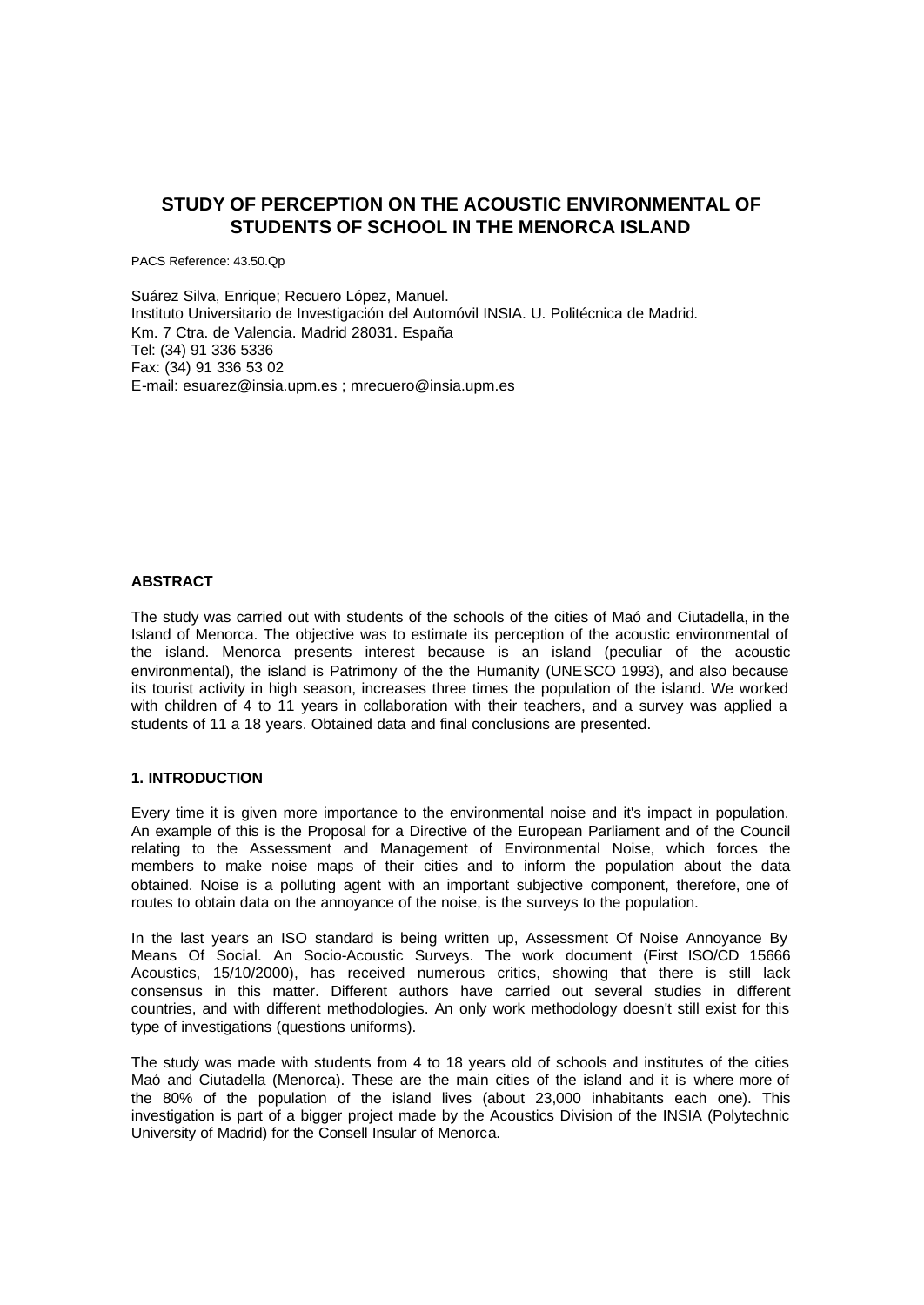## **2. DEVELOPMENT OF THE STUDY**

The study is divided in two parts: surveys to students from 4 to 11 years old and surveys to students between 11 and 18 years old.

#### **2.1. Sample size for study of students of Maó and Ciutadella**

The total of students of educational establishments in Menorca is 13,566 (1999-2000). In order to work with an error of 5.5, a sample of 310 students is considered as necessary. According to the data, the following distribution of students is obtained: kindergarten 55, primary 125 and secondary 131. For children under 11 years, 90 surveys by city are necessary (180 students), and for children over 11 years 66 by city are necessary (132 students). Five establishments by city were chosen, according to municipal authorities and research center of Menorca (IME).

### **2.2. Subjective study on perception of noise to children of Maó and Ciutadella**

2.2.1. Design of the subjective study of perception of noise in children of Maó and Ciutadella

a) Sample size for questionnaires of children of Maó and Ciutadella

A group survey was chosen. It was evaluated by the professor of the participant students, supported with activities. Altogether 385 smaller children of 11 years participated.

b) Design of the questionnaire and applied activities to children of Maó and Ciutadella

The questionnaire has eight questions on sources of noise and annoyance, and four on participants information. The activities that accompanied the questionnaire were abstracted from a study made in this matter in the Austral University of Chile. A compact disc with 24 tracks with sonorous sounds and atmospheres, and two tracks with instructions was included.

#### c) Analysis of the sample of children of Maó and Ciutadella

385 children of 20 different classes, belonging to six schools of the cities of Maó and Ciutadella participated. The children had ages between 4 and 11 years (kindergarten to  $6^{\circ}$  of primary). 29 activities were developed, the questionnaires were applied between the months of December of year 2000 and February of year 2001.

2.2.2. Study of children: questionnaire analysis

The children indicated the traffic as the most annoying noise in their neighborhood, in second place the building work noise and in third place the neighbors noise. The most annoying noise for them at school, was the internal noise (produced by themselves), secondly the building work noise and traffic. The most annoying traffic identified is with clarity the motorcycles, secondly cars and thirdly trucks. The most annoying noise generated by they themselves is to drag of chairs and furniture, and secondly their shouts.

95% of the groups think that the environmental noise is an important problem, and it is difficult to them to concentrate when there is much noise. They propose not to speak shouting and to listen to the television and music at a moderate volume to diminish the noise in the Island.

### 2.2.3. Study of children: analysis of made activities

The activities can be divided in three groups according to their objectives: those that give quantifying results (classification of sources of sounds, for example); activities that give graphical results (drawings); and activities that only serve as stimulation.

### a) Classification of sonorous sources

This was the activity made by greater amount of children (207). In this activity the children showed greater facility to name "ugly sounds" (noises) than "pretty sounds". The children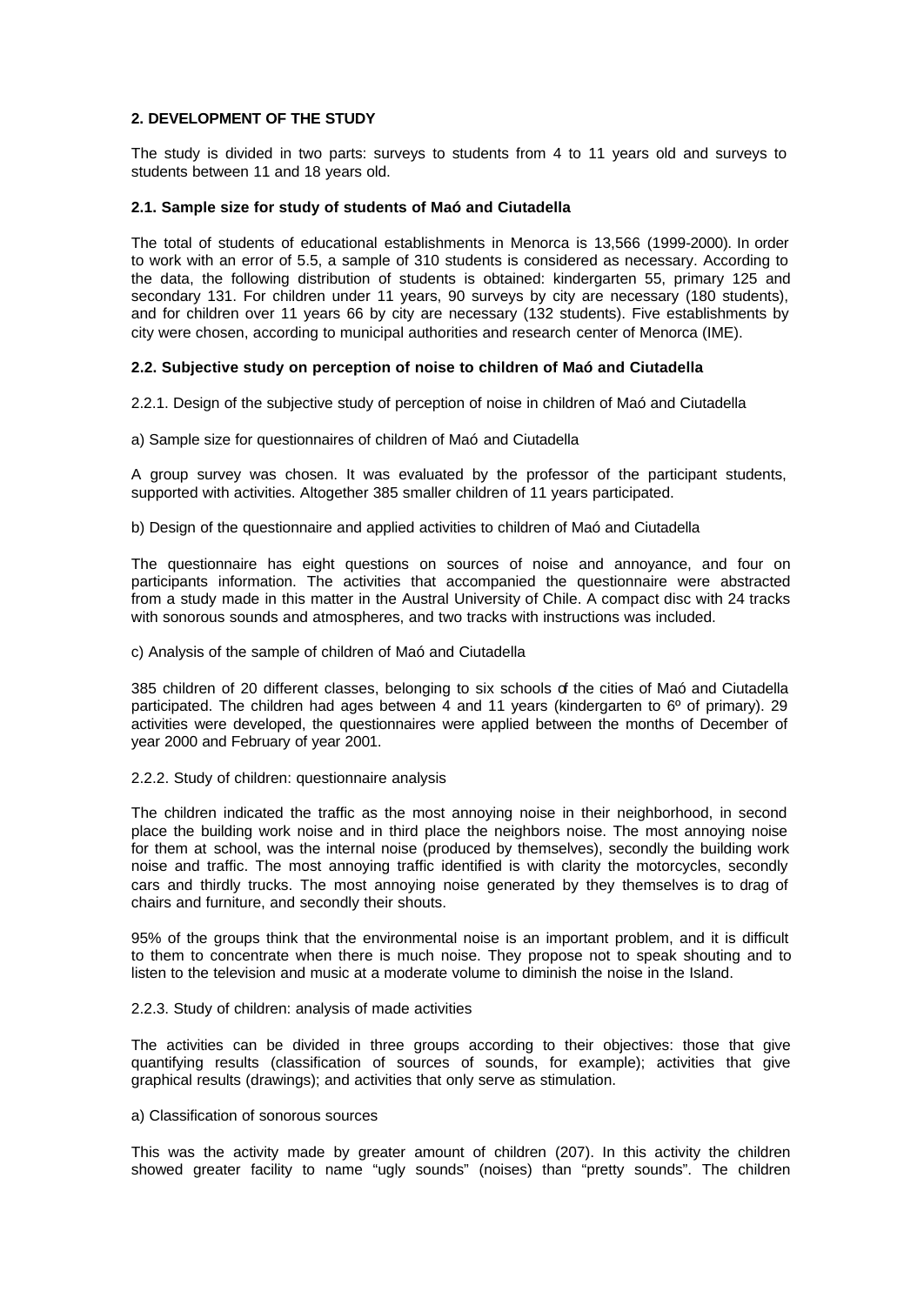named many noise sources (ugly sounds). For example, they identified building works as annoying noise, and in separated form to the machinery used in the process of building work(excavating, cranes, drills, etc). They easily identified the cars as a noise source, and separately horns and brakes. In the inverse sense, there is a greater tendency to name pleasant sounds like environments and sets of sounds (the forest, for example).

The children have been able to identify the noise sources that are commonly present in the human activities (cars, building works, hammer blows, blows, airplanes, motorcycles, etc), and have only included in this category storms and thunders (and in smaller preference the barks) as "ugly" sound elements of nature. In the case of pretty sounds, they have identified great amount of nature sounds, such as the sea, birds, rain, wind, river, forest, etc. They have also including in this category music, to sing and the musical instruments, and other objects related with its childhood (toys, fireworks, race cars).

Between the ugly sounds, they have been able to identify certain sounds that by the emission characteristic in frequency spectrum are annoying (like acute sounds). Example of this situation is the scratching of a crystal and grazes of the chalk in the blackboard. Some sources of sound have been identified like ugly and pretty at the same time, showing the subjective character of sonorous perception (for example: barks and storm).

The most named sources of noise are: motorcycles, cars, the building works and airplanes. These are the sources that commonly arise in the surveys about noise perception in the adult population. It is possible to conclude that the children who participated in this study have been also able to identify these sources like annoying noises.

The children were able to identify that certain individual actions (to shout, hitting objects, to drag furniture, slam of a door, etc), are annoyance sources towards their schoolmates. In addition, they have identified the tranquillity and silence with as a positive value.

b) Activities that generated drawings of children

289 drawings with subjects were obtained about the noise and environmental sounds. From the drawings and from the information given by the teachers, it can be concluded that the activities were carried out successfully and with enthusiasm. In the drawings it can be appreciated a positive identification of the nature sounds (sea, birds, etc), and a negative or unpleasant opinion of human activity sounds (machines, cars, motorcycles, etc). This situation agrees with the data of studies made by other authors in population over 14 years.

In all the participant ages the noise was graphically represented with violent colors (red and black, for example), in chaotic and confused form, generally with many grouped and disordered lines, sometimes like a maze. The noises generated greater confusion for the children at the moment of taking them to a draw. The pleasant sounds showed greater uniformity in the thematic, colors, the drawn subjects, etc. The thunderclaps appear in all the ages like an important element of the immediate sonorous reality of the children. The water is identified as a pleasant sound: sea, river, cascade, rain, etc.

In relation to the same sonorous stimuli (compact disc with sounds), the children declared to have several interpretations. For example, when listening traffic noise, some children identified a car, others a bus, car or motorcycles race, a road full of cars, or simply traffic. When listening the sound of a bird, some identified it with gulls and others with eagles. The noise of a drill was identified with a tractor or a machine gun. Several identified elements are own of the immediate reality of the Island, as the motorcycles and the gulls (the eagles are not common).

### c) Stimulation Activities

The stimulation activities were made with children enthusiasm (auditive experiences and sonorous games). These fulfilled their objective of stimulation and approach to the environmental acoustics, to gather their opinions in questionnaires.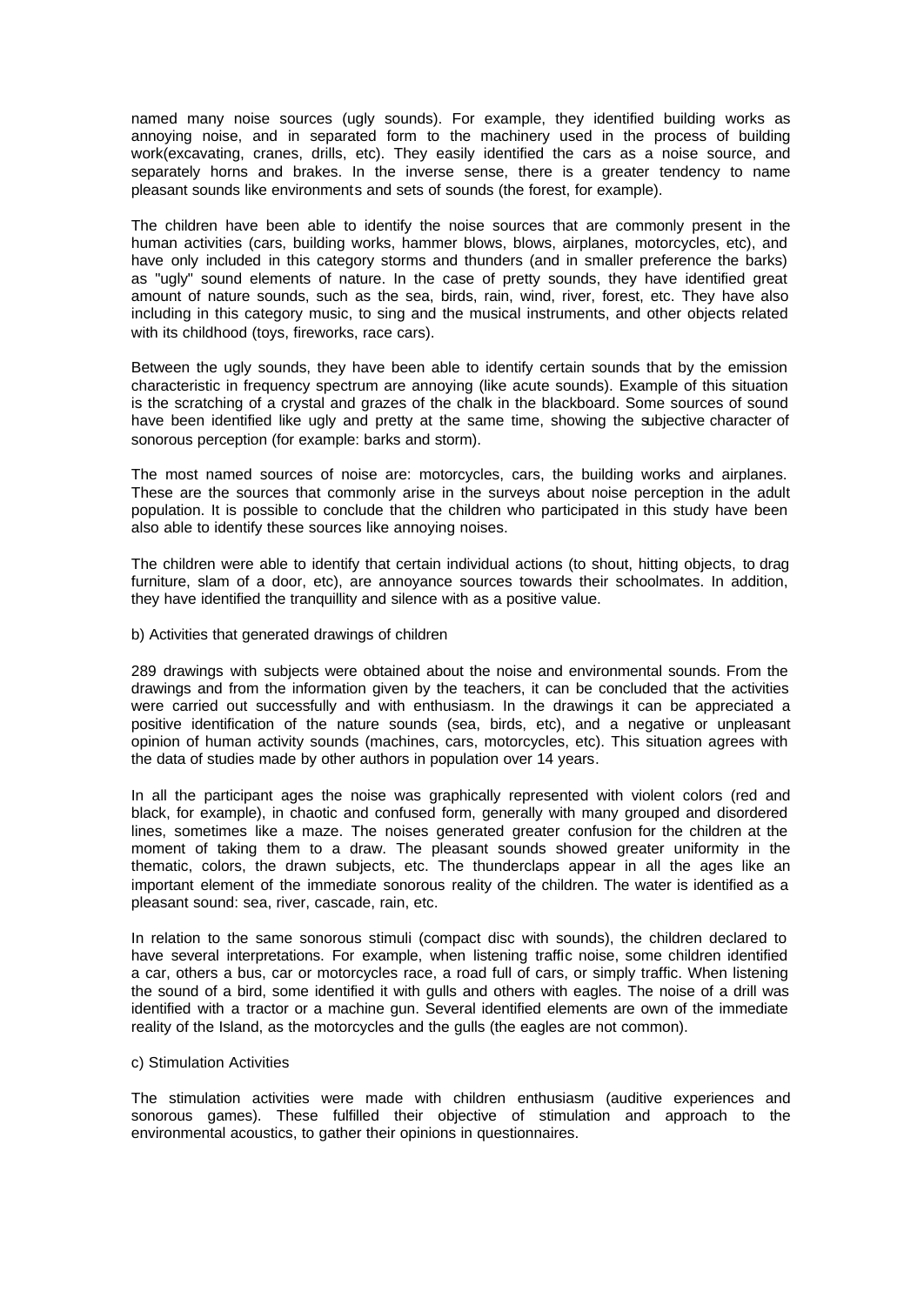## **2.3. Subjective study of perception of noise to young people of Maó and Ciutadella**

2.3.1. Design of subjective study of perception of noise to young people of Maó and Ciutadella

a) Sample size for questionnaires of young people of Maó and Ciutadella

142 young people participated: 37.3% students of Ciutadella and 62.7% of Maó. According to the analysis of crossing of variables, there is not a significant influence of the variable "city" in relation to the other answers. The sample is representative for the aims of the study.

#### b) Design of the questionnaire and applied activities to young people of Maó and Ciutadella

The questionnaire included 37 questions: sociological data (7); sources and annoyances in the home (7); sources and annoyances in the study place (school) (7); sources and annoyances of the noise in general (8); subjective valuation of the noise (2); noise effects (3) and evaluation of noise problematic (4). Some questions included two parts. A scale of 4 or 5 categories was provided as posibility of answer, for the questions in reference to annoyment and intensity of hearing.

2.3.2. Study of young people: questionnaire analysis

a) Exploratory analysis of data

#### Sociological Data

Most of the students are between 14 to 15 years (57%), a 17.6% between 12 and 13 years and 15.5% between 16 and 17 years. The means of leisure more listened are television and CD or tape, and the preferred volume to listen to the television and radio is: 56,4% high or very high, 37.3% regular volume, and only a 4.9% to a low volume.

#### Sources and Annoyances at Home

The traffic noise at home is listened as high or very high in 20.4% of the students, 19% say that they don't listen to it. Traffic generates very much annoyance in a 11.3%, medium annoyance in 17,6%. The diversion places are more listened than traffic, a 39.4% listen it as high or very high, a 10.6% like regular, and a 46.5% say that they do not listen to it. For this source of noise, the option "very much annoyance" shows little amount of preferences in comparison with the listening perception (only a 3.5%) the majority says that it bothers little to them (44,4%). This situation is not found in studies made in more adult population. The young people are more tolerant to the noise of the diversion places that the rest of the population.

The noise of neighbors is listened in a 21.1% like high or very high, and a 28.8% in regular form. The accused annoyance is of a 13.4% as very much annoyance, and 41.5% as little annoyance. The building work noise has a high percentage of preferences in the options high or very high (42,9%). The annoyance is very high, a 33.1% as very much annoyance, and 23.2% describe it like regular. The tourists activity is accused as a 11.9% of population, that say to listen to it like high or very high, and a 21.1% as regular. A 7% describe this noise as very much annoying, and a 14.8% as regular.

When asking if other annoying noises in the home were identified, the people mentioned airplanes, voices, vehicles and motorcycles. A 65.5% answered NS/NC, reason why it is understood that most of the noise sources were already included in previous categories. Nevertheless it emphasizes that motorcycles are included again. These other sources are very disturbing, as they indicate it with a 14.1% of "very much annoyance".

#### Sources and Annoyances in the Place of Study (School)

The traffic noise is listened loud or very high by a 16.5% of the younger population. A 10.6% indicate that it generates very much annoyance, and a 20.4% regular annoyance. The noise of diversion places is listened as high or very high in a 11.2%, but it generates a 1.4% of very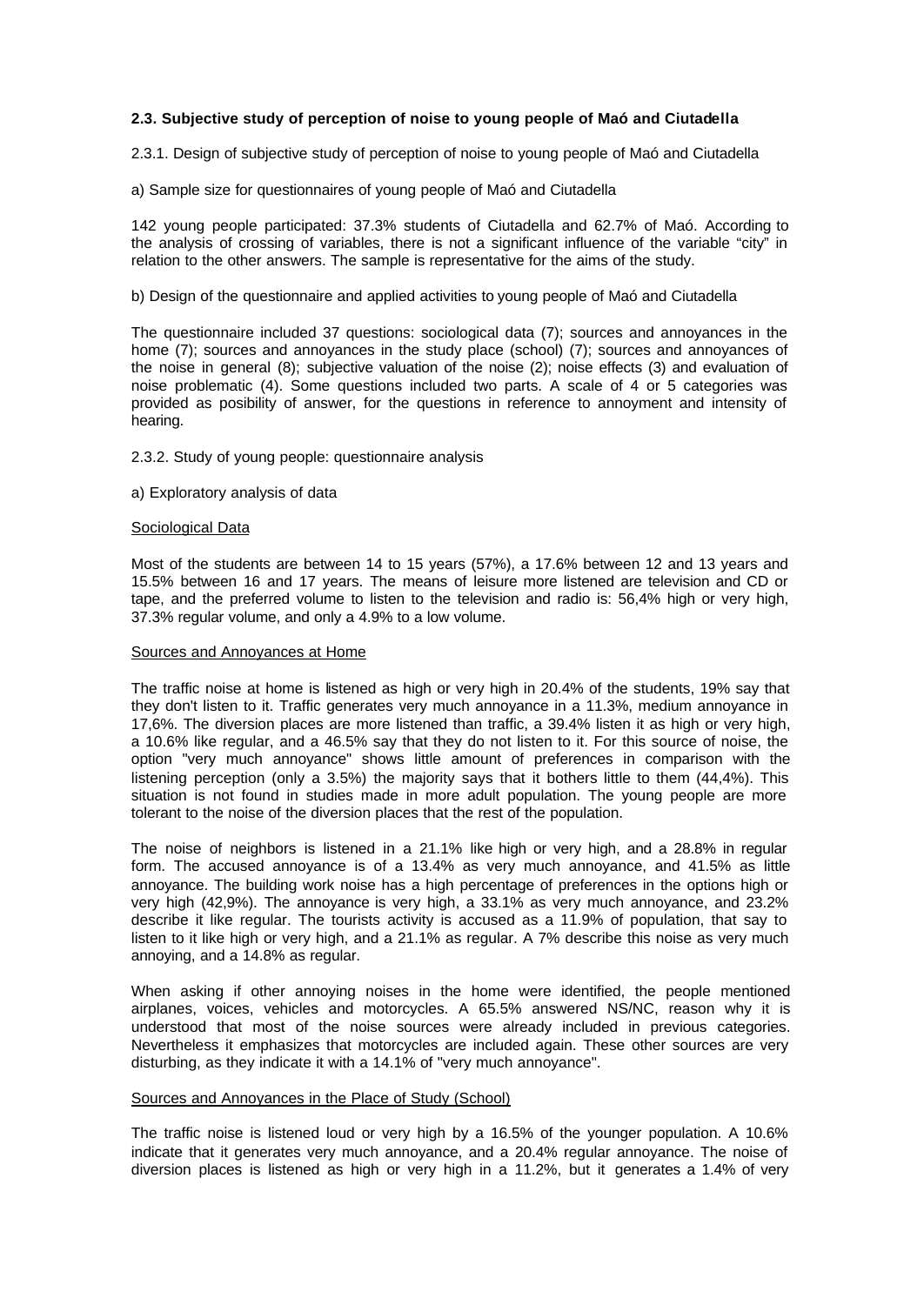much annoyance. The noise of factories or commerce does not have relevance. The noise of neighbors is listened as high or very high by a 9.1% of the population. The building work noise is qualified as high or very high by a 23.2%, generating a percentage of 18.3% of very much annoyance (who listen it as high or very high, accuse it as very much annoyance). The tourists activity is not listened by a 72.5%, and generates very much annoyance only in 4,2%.

Asked for other noises, a 60.6% did not identify any other source of noise. Who mentioned or identified another source did it of the following form: 8.5% noise of schoolmates, 8.5% the classes, and in smaller preference: motorcycles, airplanes and music. These sources are listened as high or very high by a 15.5%, and generate very much annoyance (15.51%).

#### Noise in General

The noise identified as more annoying at home, is without a doubt, the building works, then the neighbors and the traffic. However, in the study place (school) the first are the building works, then traffic and follows the own internal noise. The most annoying traffic, without doubt, is the motorcycles, and then trucks and airplanes.

The time of the year which is most noisiest is the summer (78,2%). Every day of the week are equally noisy, and in smaller preference, Saturday and Friday. Island activities identified as noisy: typical celebrations (14,1%), garbage truck (2,1%) and none (80,3%). The place of the island characterized by sound: 68,3% did not remember any, and the rest named the port (9,9%), and then the beaches. Pleasant sounds identified: sea (12,7%), music (14,1%), birds (7,7%), the nature (4,9%), a 37.3% did not identify any.

#### Subjective evaluation of Noise

50% have not noticed change in the noise of the place where they live, a 21.2% think that it has increased and a 12.6% that has diminished. In the study place (school), a 56.3% have not noticed change, a 19.7% have noticed increase and a single 6.3% have noticed a decrease. A 43% admit that are not accustomed to noisy environments, and a 35.2% think that they are accustomed.

## Noise Effects

The noise effects undergone the more number of times are: nervousness and decrease in concentration. Activities interrupted by the noise: study or reading, sleeping, watching TV and conversation. A great majority (69%) thinks that noise coming from the outside of the classroom significantly affects the development of the class.

#### Evaluation of Noise Problematic

63.4% of the students think that the environmental noise is an important problem in the quality of life. 50% think that the authorities do not fight the environmental noise properly. More effective policies for the control of environmental noise: to fine noisy vehicles, to turn aside heavy traffic, factory transfer, and to foment the public transport. Measures to diminish the noise: listen to television/music with low volume, not to shout and to use the horn moderately.

#### b) Study to young people: analysis from crossing of variables

There is no a dependency on the variable "sex" of the population in the answers on the increase of noise in the place where they live nor where study. There is one slight tendency in the women to think that they are not accustomed to the noise in less proportion than men. The tendency to be accustomed to noisy environments, and that the environmental noise is an important problem in the quality of life, does not seem to have relation with the age. The women thought in greater percentage than the noise is an important environmental problem for the quality of life. To more moderate volumes to listen to television and radio, the greater the tendency to think that the noise is an important environmental problem. The preferred volume to listen to radio and television does not depend on the age, but it does seems to depend on sex, since the preference to listen loud or very loud music, is 65% for men and 40% for women.